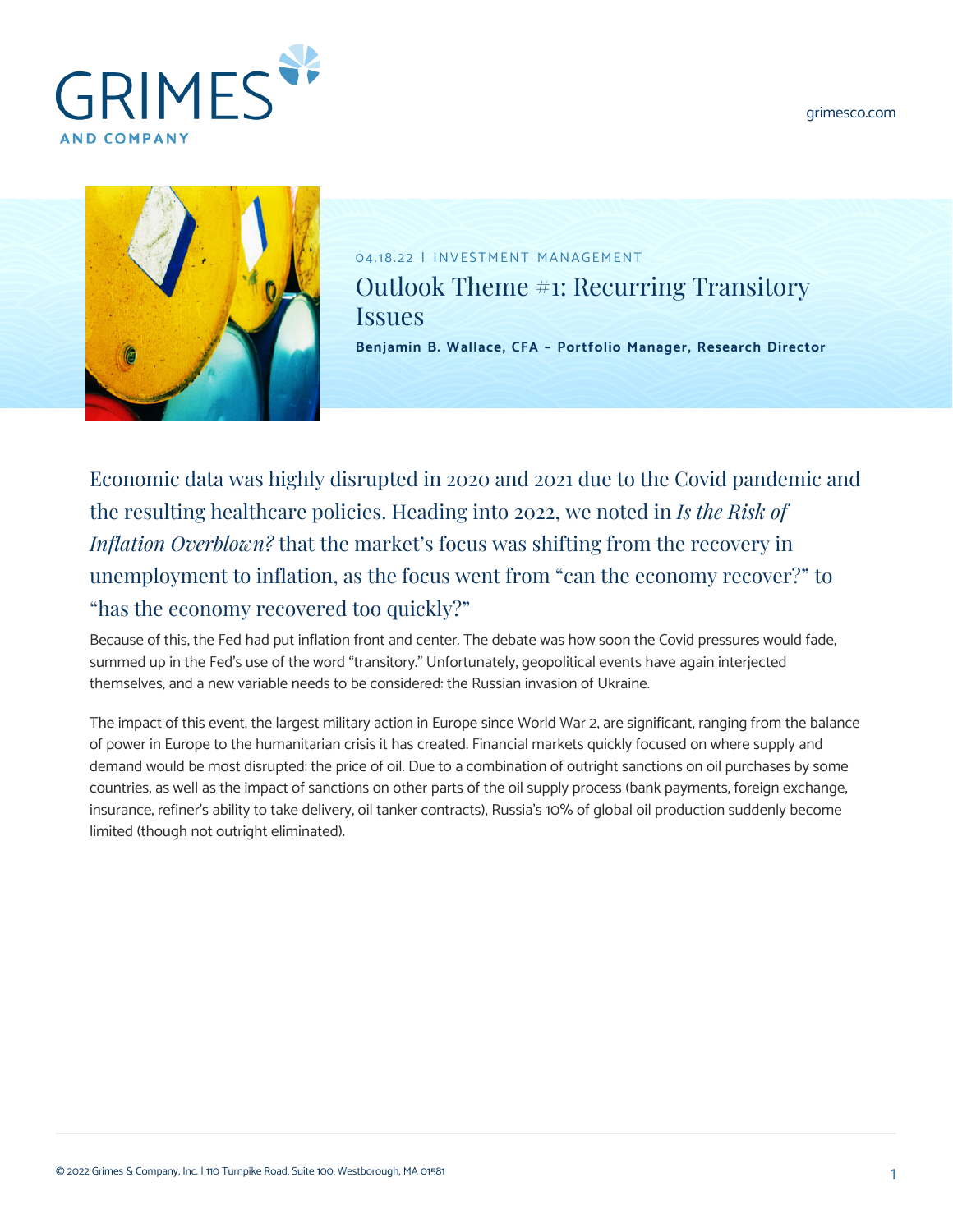





Rising oil prices were already exhibiting some inflation pressure, thanks to re-opening economies spurring a resurgence in demand that was outstripping slower-to-recover supply. This trend was exacerbated by the Russian invasion of Ukraine. The chart to the left illustrates how financial markets have seen yet another "unprecedented" event, due to the sudden disruption to Russian oil supplies. The dark line represents the current price of oil, while the light blue line reflects the price of oil futures two years out. Typically, the current price of oil trades at a slight premium to the future price, which is known as "backwardation". On the chart, this is reflected by the red line. Most of the time, backwardation is between \$0 and \$5 per barrel. But as the chart shows, in addition to oil surging during Q1'22, backwardation jumped to a record \$33 per barrel on March 8. This is because oil traders, suddenly unable to buy Russian oil, had to rush to buy oil for immediate delivery to fill contract needs. Amidst their scramble, short term prices spiked. However, the record backwardation does offer some insight. The market thinks the current disruption, and price spike, is temporary, and the current price should normalize toward the forward price. In fact, from March 8 through the end of the quarter on March 31, the current price of oil fell from \$124/bbl to \$100/bbl, while the two year forward price only declined from \$90 to \$85 (and thus backwardation went from \$33 to \$15/bbl).

The interpretation is that Russia's invasion of Ukraine is certainly highly disruptive to the price of oil, but the markets are still trying to find a new equilibrium. Until backwardation returns to normal levels, the current price of oil should not be considered a reliable measure of where oil will be in a few months.

Other commodities were disrupted, as well. Nickel is a Russian export disrupted by trade sanctions, and it surged 57%. Ukraine is a major wheat producer, and with obvious risks to its 2022 harvest, prices rose 30%. The former will impact industrial supply chains, while the latter highlights risk to the global food supply. Neither is crippling, but both are added stress on a global system already under duress.

And this was not the only disruption. While Ukraine rightly was in the headlines, China's ongoing pursuit of zero-Covid remained an equally disruptive force. During Q1'22, China locked down the city of Shenzhen, a major technology and manufacturing hub with a population of 17 million, for a week, disrupting both auto and memory chip supply chains. And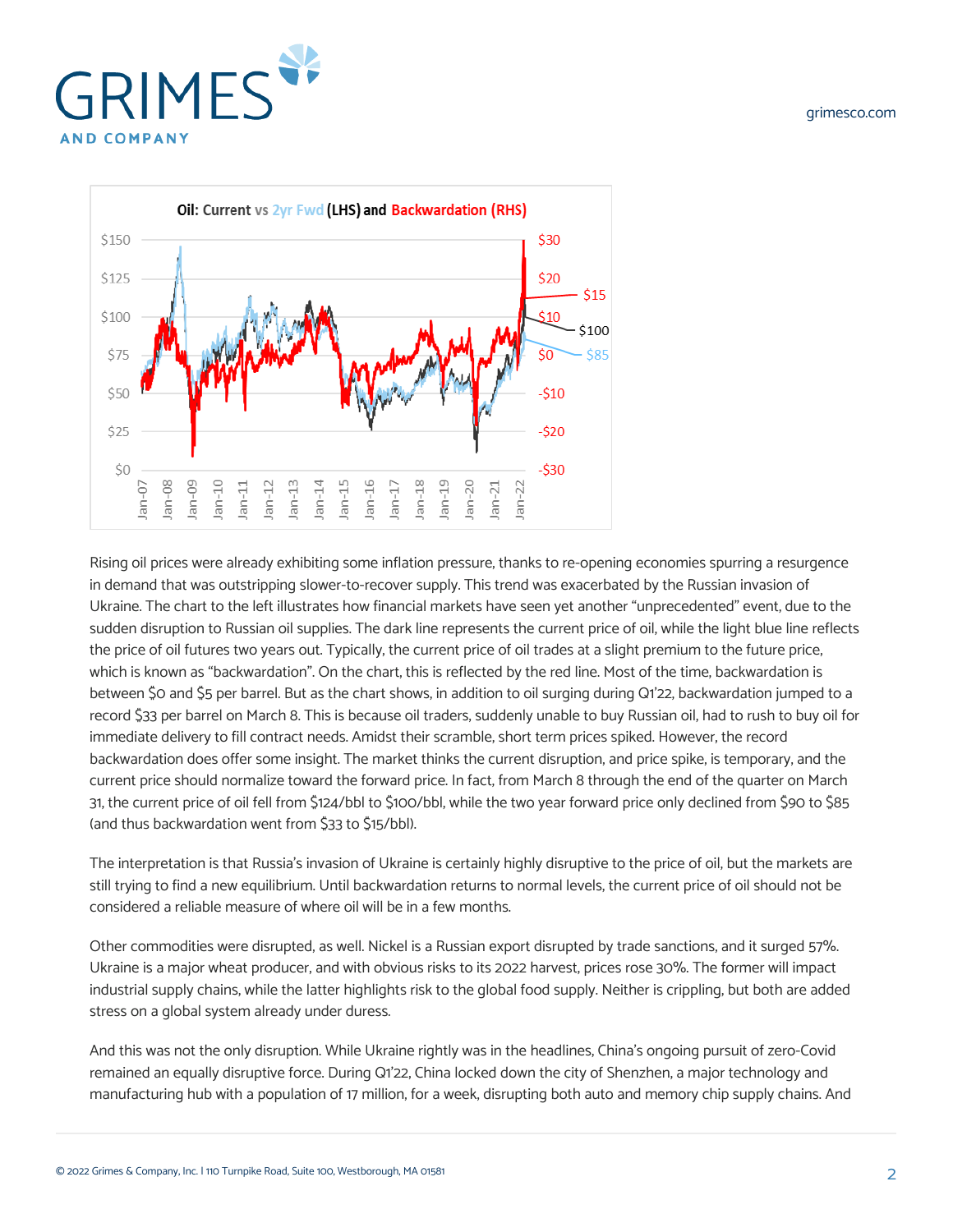

as the quarter ended, it was in the process of locking down Shanghai, considered the economic capital of the country. While the rest of the world moved through the Omicron wave with polices of booster shots, masking, and a few restrictions on public gatherings, China is shutting a city of 26 million over about 10,000 cases per day, of which only a few hundred are symptomatic. The point is not to debate the policy decision. It is to point out that supply chains, though improving, are still seeing Covid disruptions.



All of which brings the focus back to inflation and, more importantly, inflation expectations. Core CPI has continued higher, though within the details of the report there have been signs of the Covid pressures peaking. Categories such as new and used cars, furniture, and apparel have lately seen price spikes ease, an example of the transitory inflation pressures fading. Unfortunately, the notable shift is the TIPS 5yr implied inflation breaking above 3%. As TIPS tracks headline inflation (which unlike core, includes food and energy), part of this is simply pricing the oil and food price spike that will roll through CPI in the next few months. But it also shows how the market is raising its inflation expectations again, as multiple rounds of transitory pressures can start to feel permanent.

The hope for 2022 was that the disruptions to commodity prices and supply chains from the pandemic and the subsequent re-opening would fade, as economies continued to return to normal. Unfortunately, Russia's invasion of Ukraine and China's continued pursuit of zero-Covid polices have allowed both of these factors to linger. For Fed policy (and market participants trying to forecast Fed policy), this comes at an awkward time. Just as the Fed is trying to gauge how much of the current inflation surge is from transitory pandemic related factors, another set of outside forces have merged to muddy the waters. This is the challenge of dealing with Recurring Transitory Issues.

## IMPORTANT DISCLOSURES:

Please remember that past performance may not be indicative of future results. Different types of investments involve varying degrees of risk, and there can be no assurance that the future performance of any specific investment, investment strategy, or product (including the investments and/or investment strategies recommended or undertaken by Grimes & Company, Inc. ["Grimes]), or any non-investment related content, made reference to directly or indirectly in this commentary will be profitable, equal any corresponding indicated historical performance level(s), be suitable for your portfolio or individual situation, or prove successful. Due to various factors, including changing market conditions and/or applicable laws, the content may no longer be reflective of current opinions or positions. Moreover, you should not assume that any discussion or information contained in this commentary serves as the receipt of, or as a substitute for, personalized investment advice from Grimes. Grimes is neither a law firm, nor a certified public accounting firm, and no portion of the commentary content should be construed as legal or accounting advice. A copy of the Grimes' current written disclosure Brochure discussing our advisory services and fees continues to remain available upon request or at [www.grimesco.com](http://www.grimesco.com). **Please Remember:** If you are a Grimes client, please contact Grimes, in writing, if there are any changes in your personal/financial situation or investment objectives for the purpose of reviewing/evaluating/revising our previous recommendations and/or services, or if you would like to impose, add, or to modify any reasonable restrictions to our investment